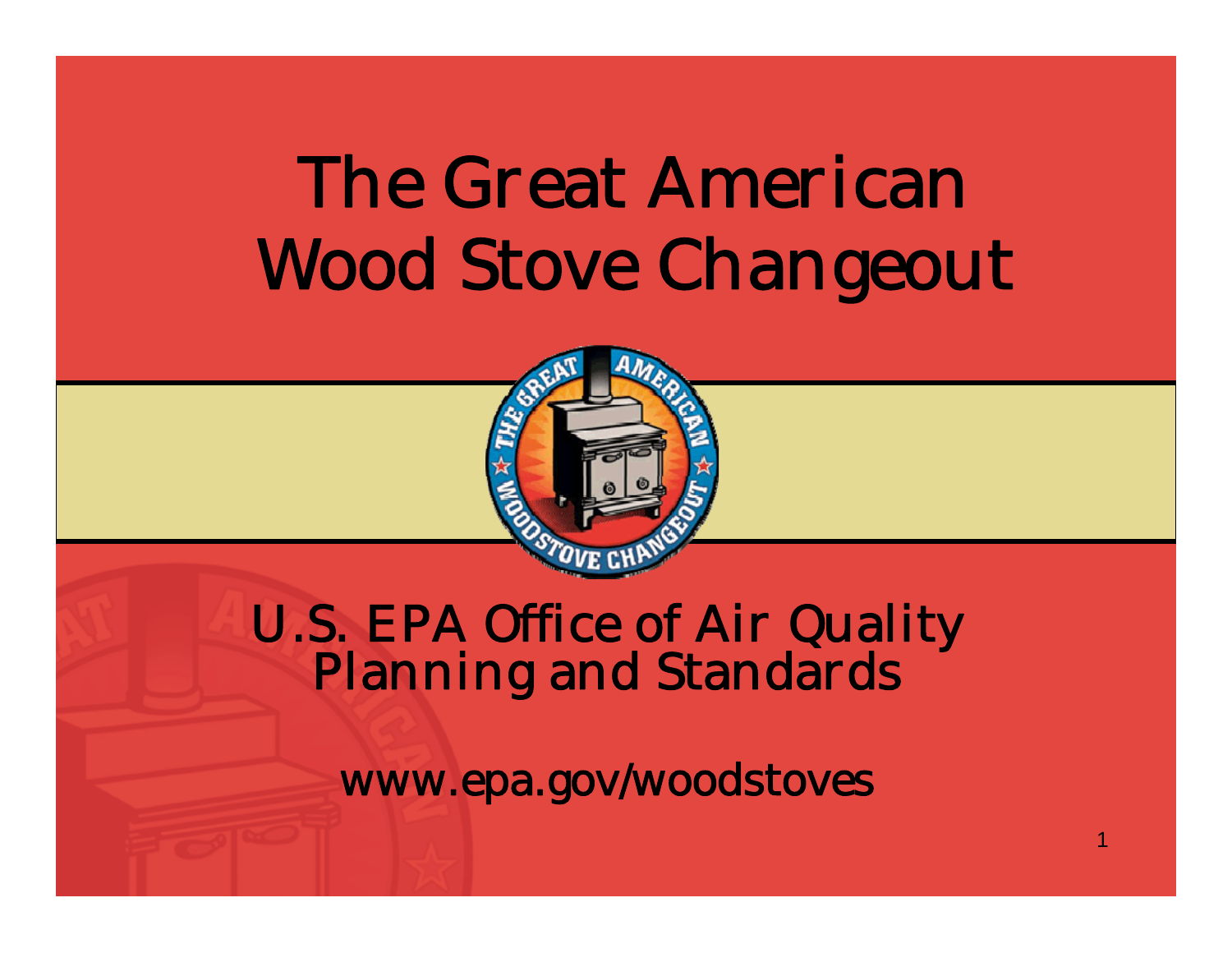#### Presentation Overview



- What's the Great American Woodstove Changeout – 6 min. DVD
- Old Woodstoves vs. New Technologies
- Why should we care (health, safety, efficiency)?
- Tribal Woodstove Changeouts
- Funding Woodstove Changeouts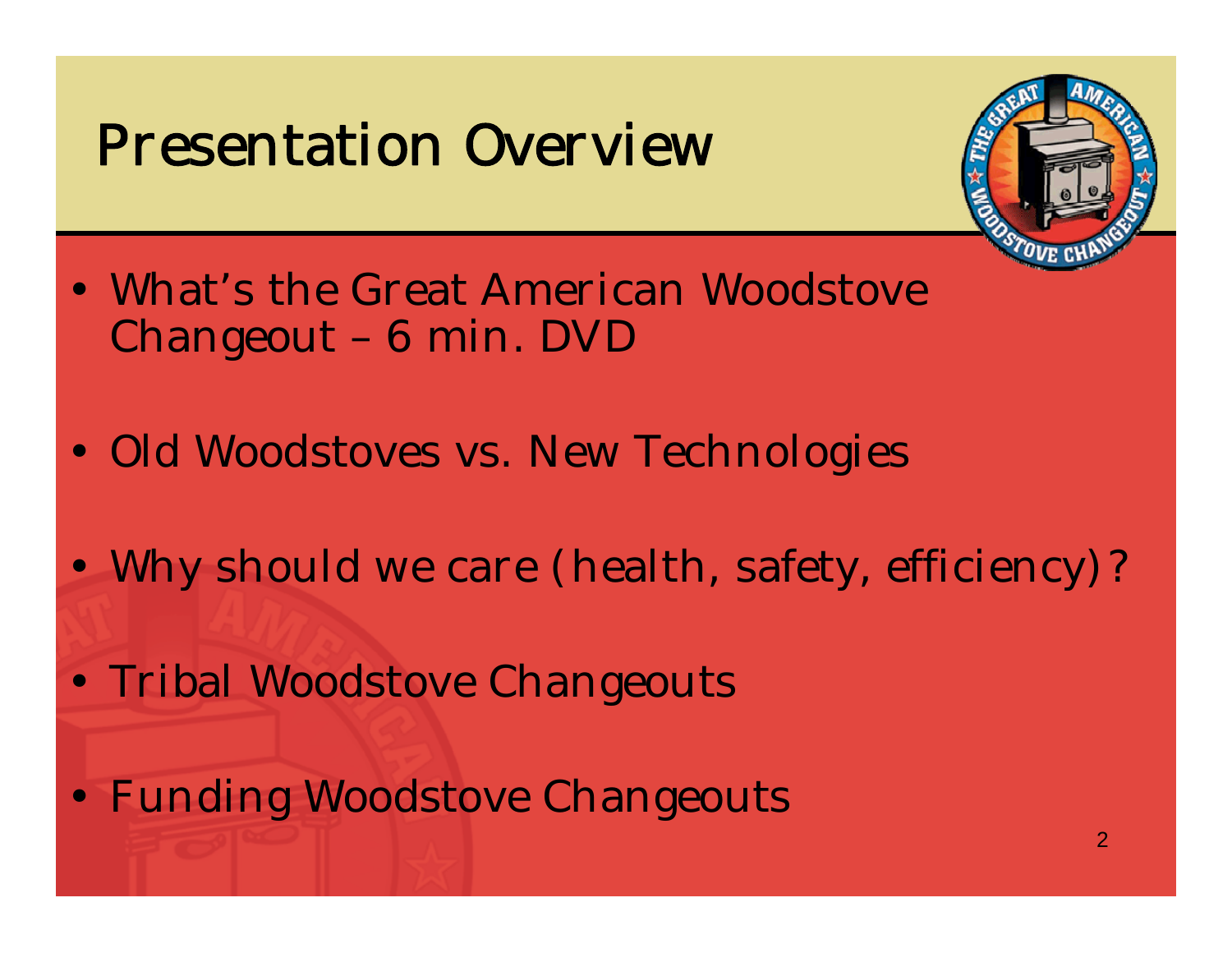What is The Great American Wood Stove Changeout?

A voluntary effort to encourage people to replace or "changeout" their inefficient, old (built before 1990) wood stoves with cleanerburning technologies.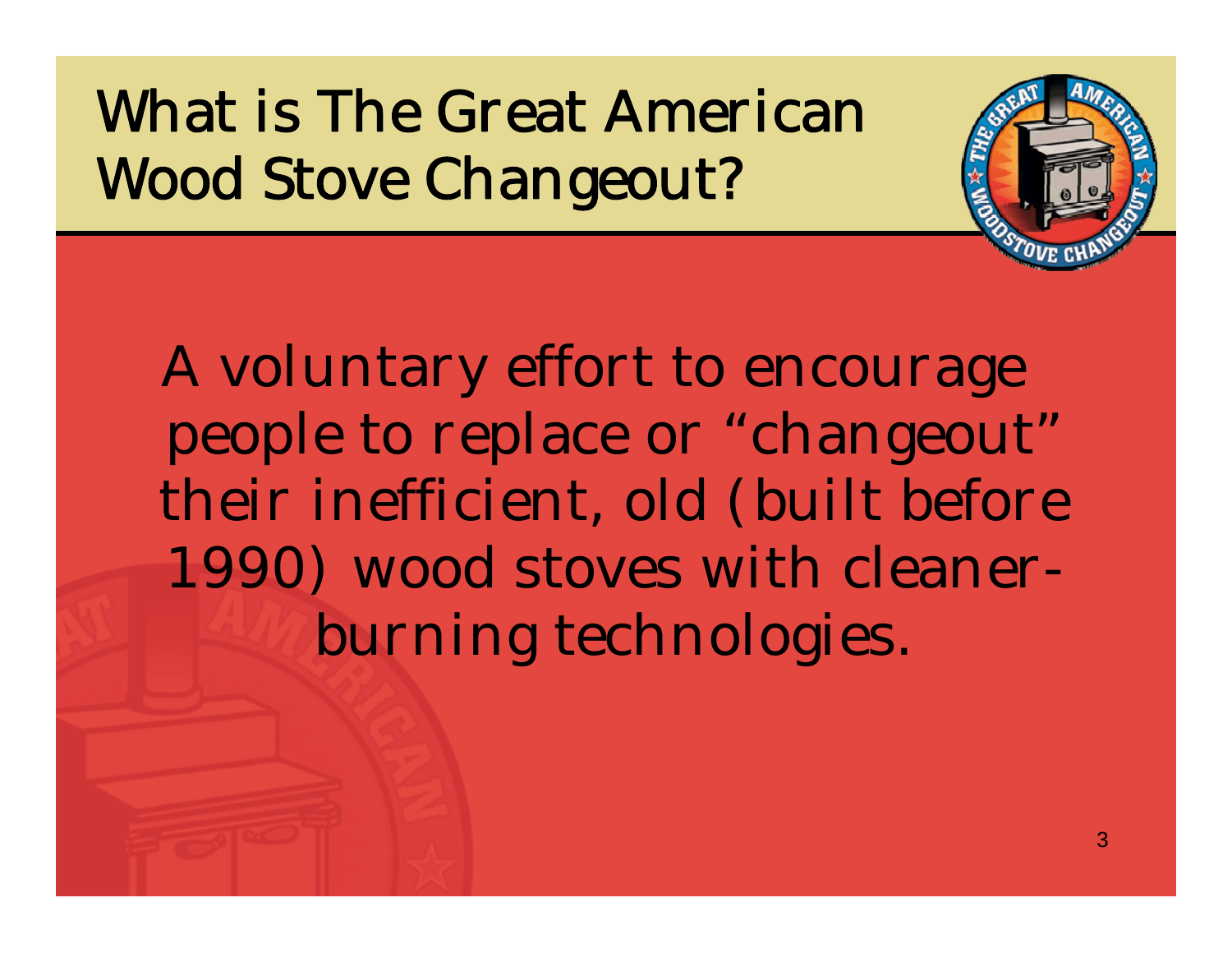#### **Old "Conventional" Wood Stoves Built before 1990**







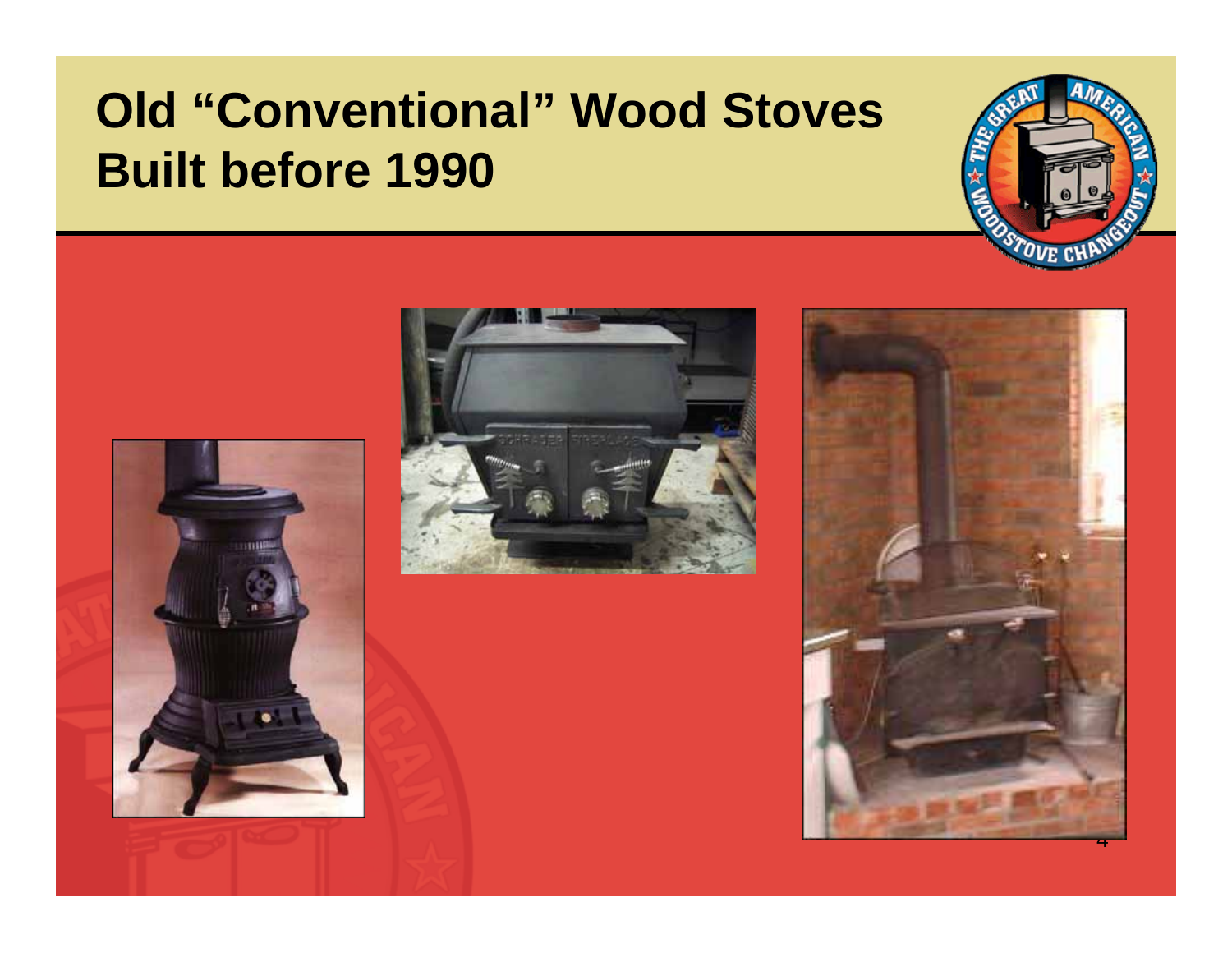## EPA – Certified Woodstoves (after 1990)





Slide from Wood Heat Organization Inc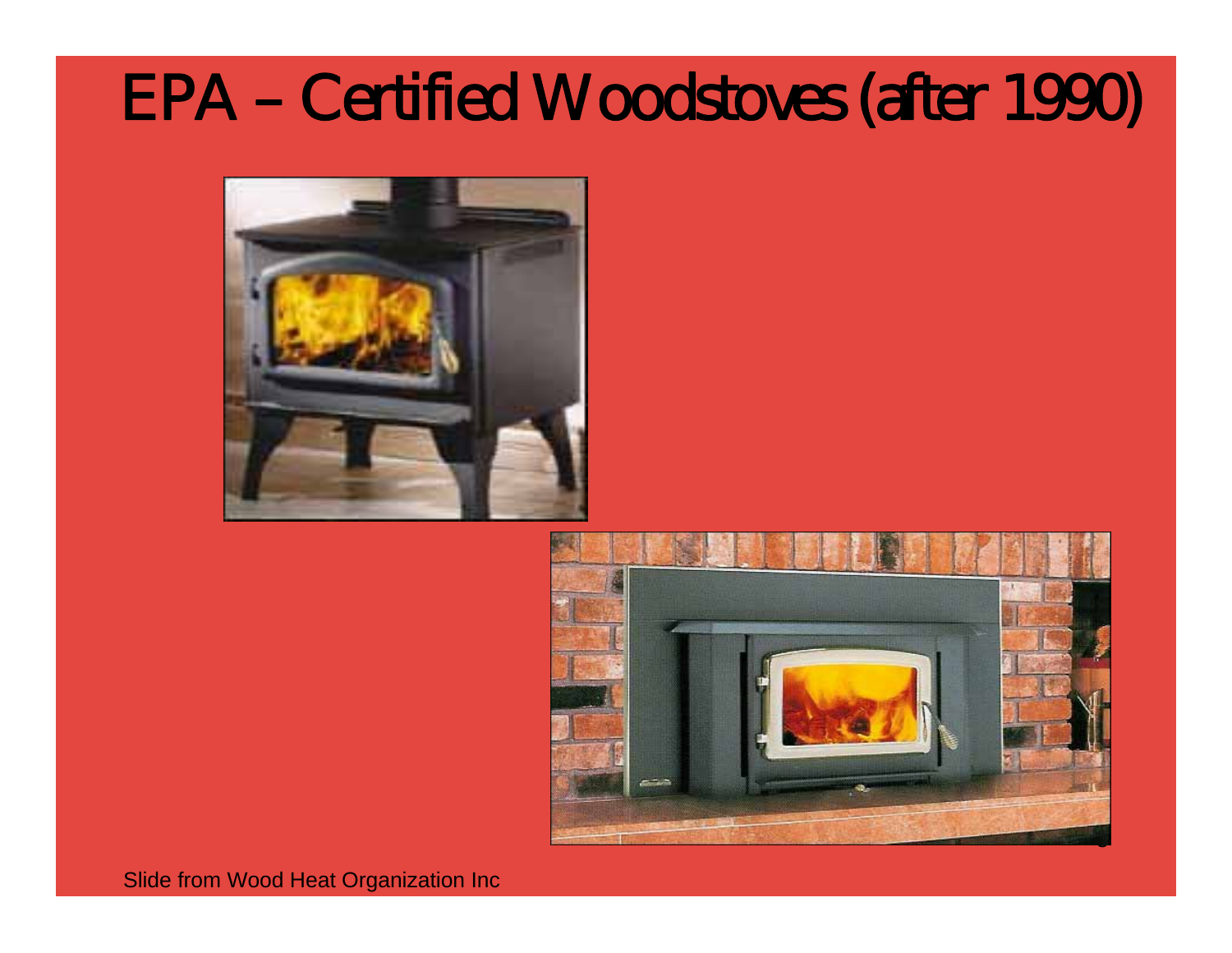## Inside a 'non-cat' wood stove





1. Firebox insulation 2. A large baffle

3. Preheated combustion air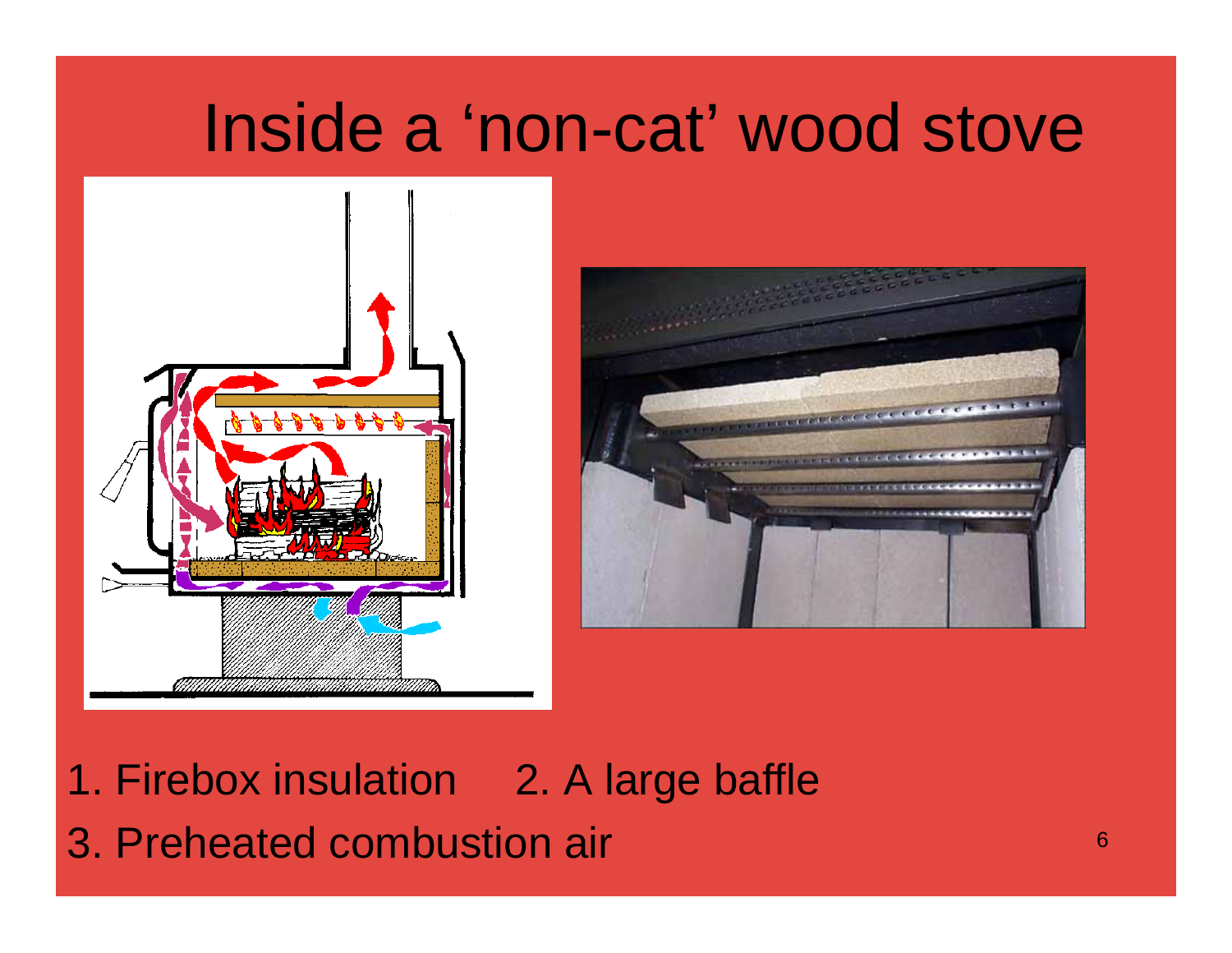## Wood Pellet Stove



![](_page_6_Picture_2.jpeg)

![](_page_6_Picture_3.jpeg)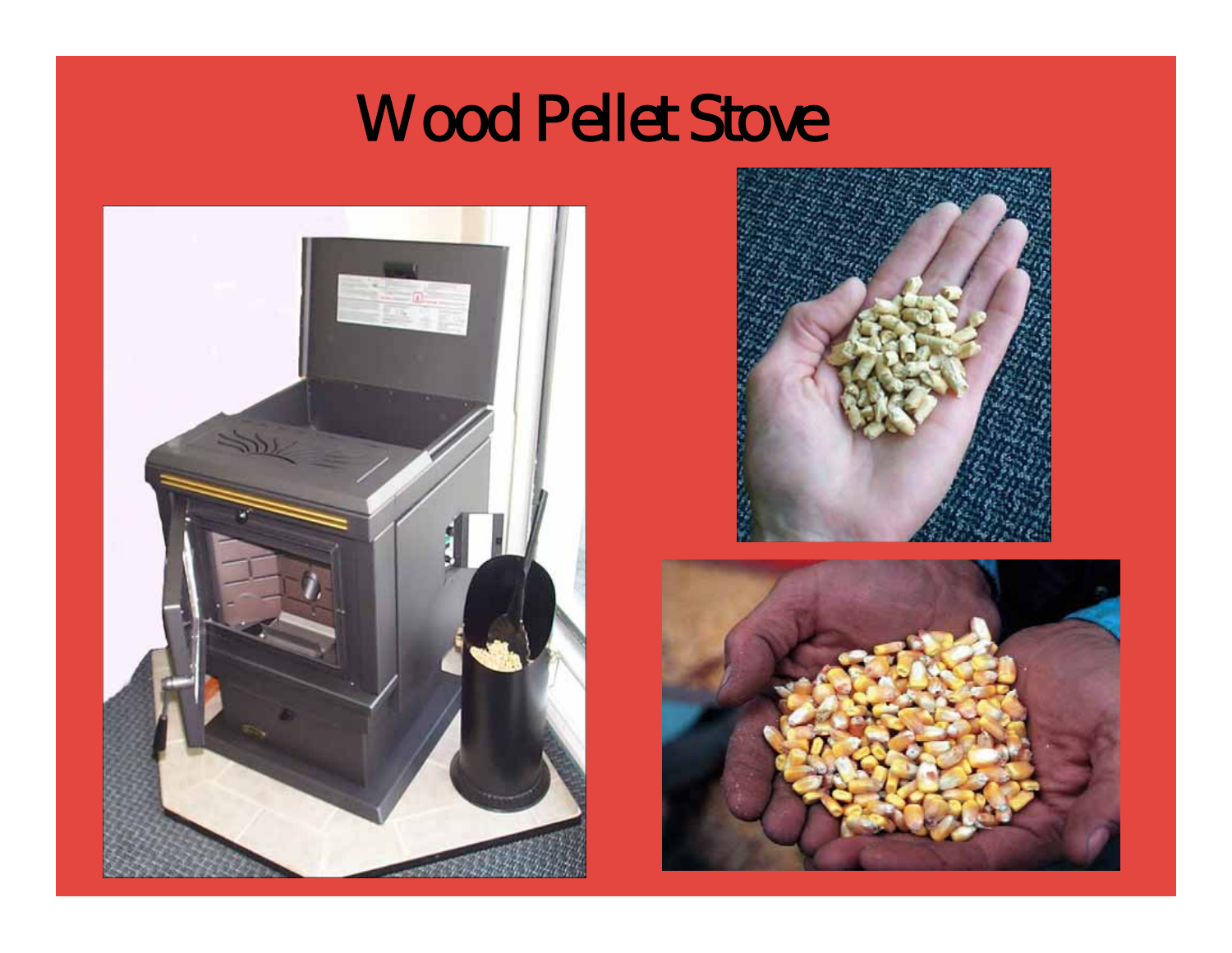## How to Identify an EPA – certified Wood Stove

![](_page_7_Figure_1.jpeg)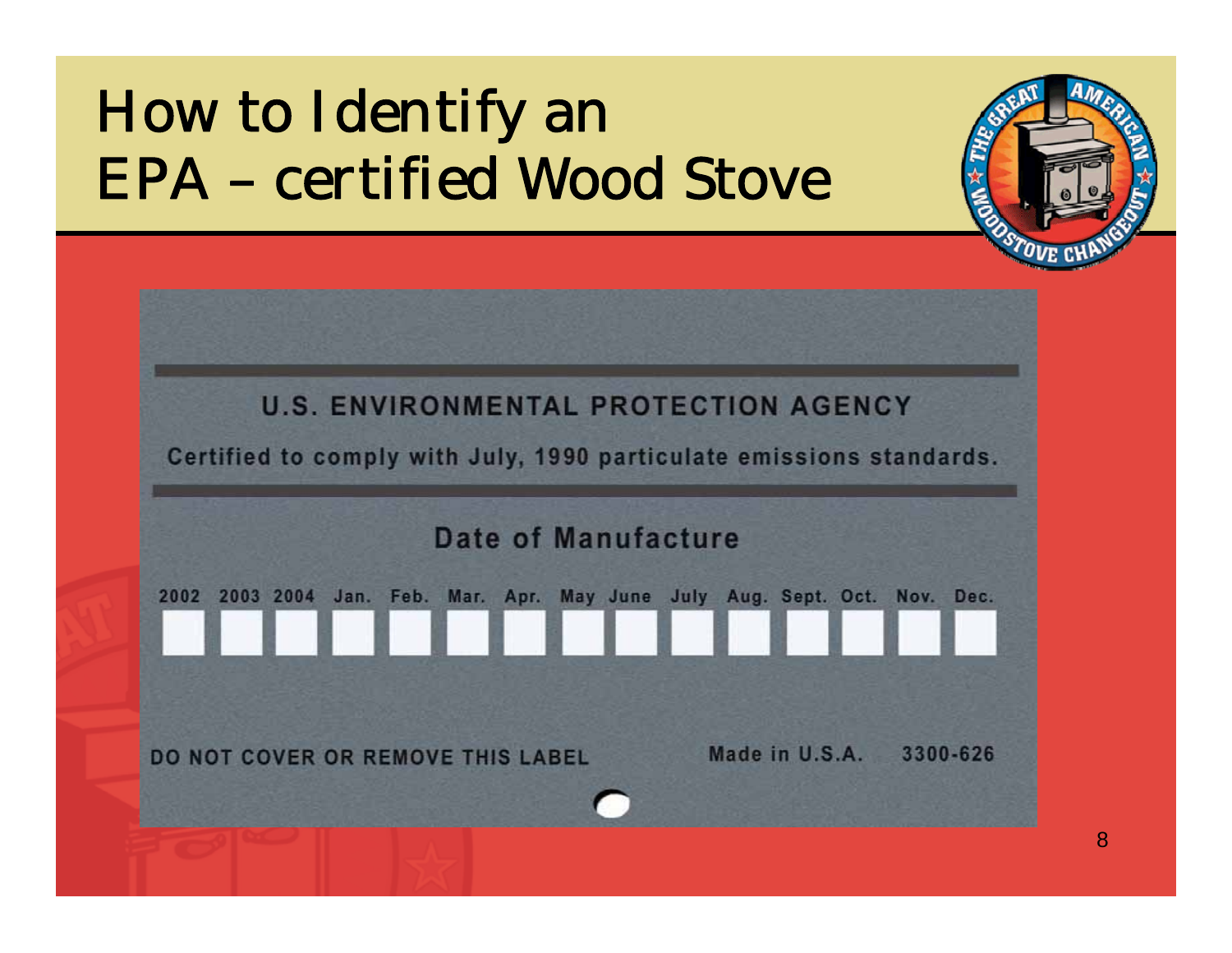## Gas and Propane Stoves

![](_page_8_Picture_1.jpeg)

![](_page_8_Picture_2.jpeg)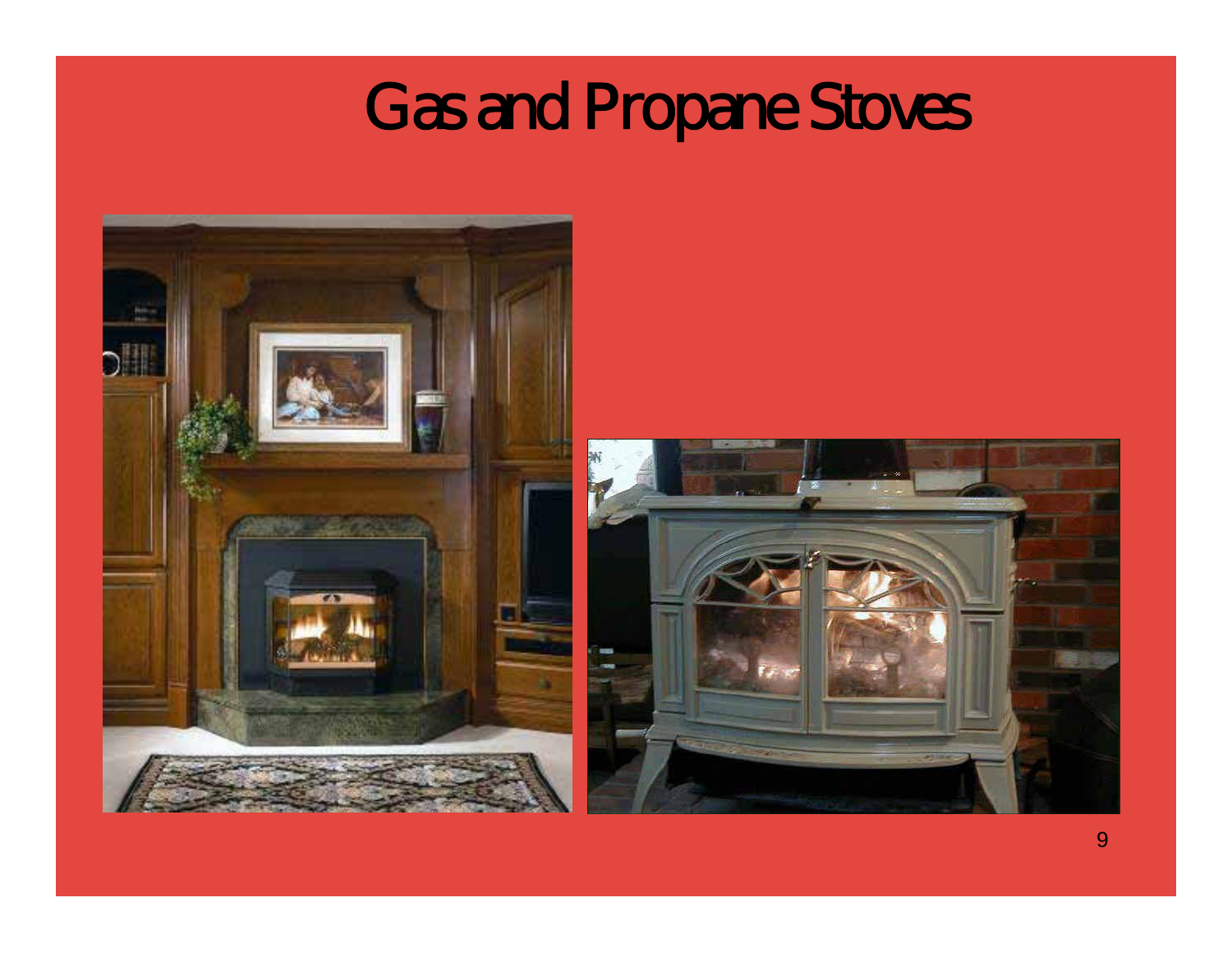## Why do we care about residential wood smoke?

![](_page_9_Picture_1.jpeg)

- Residential wood burning in the U.S. emits 420,000 tons of fine particle pollution (PM2.5) each year
	- More than all
		- Petroleum Refineries
		- Pulp and Paper Mills
		- Cement Manufacturers combined

#### • To put it in perspective:

 Changing out 1 old, dirty, inefficient stove is equivalent to taking 5 old diesel buses off the road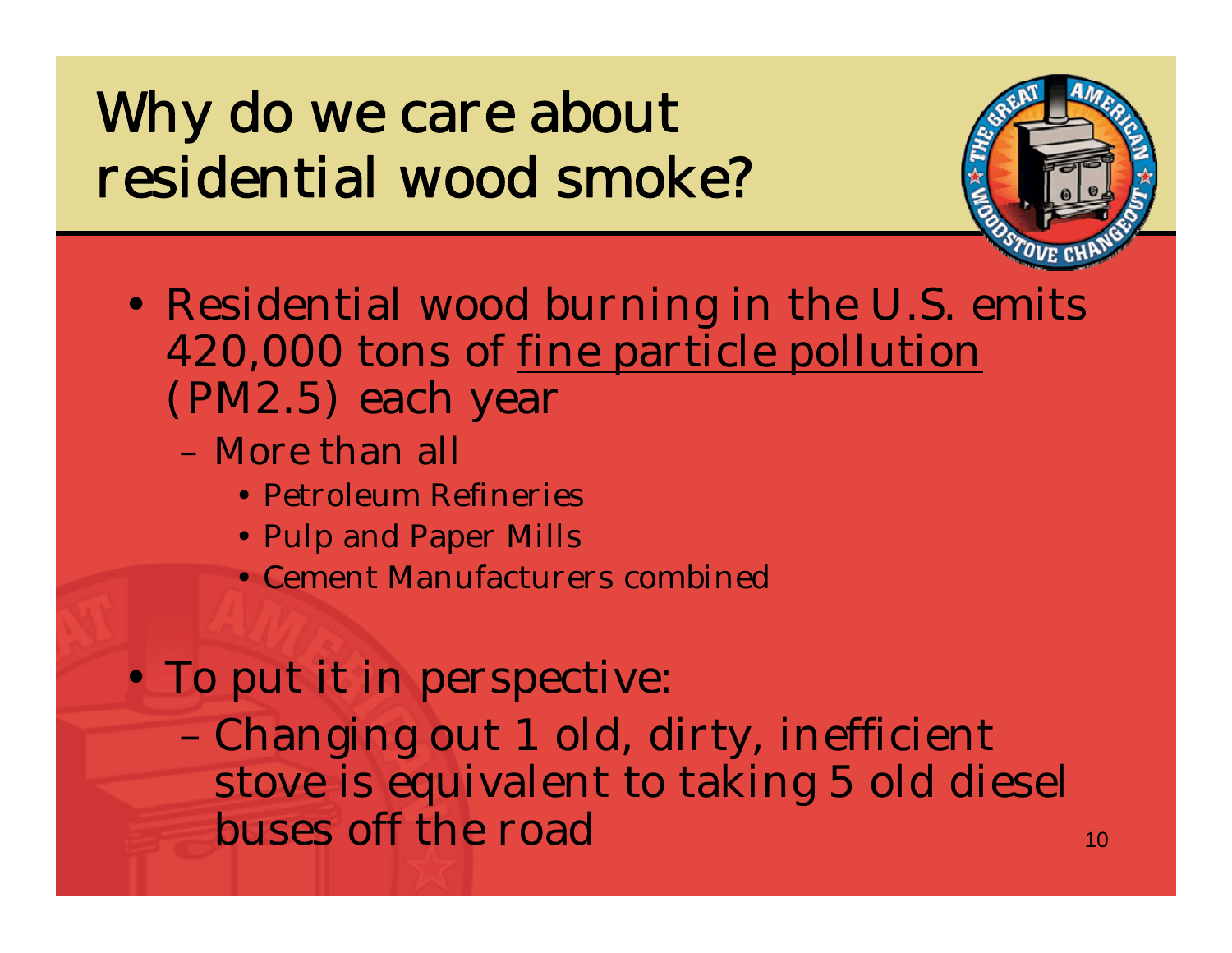#### What else is in wood smoke?

- Benzene
- Toluene
- $\bullet$ Aldehyde gases
- $\bullet$  Polycyclic aromatic hydrocarbons
- Dioxin

![](_page_10_Picture_6.jpeg)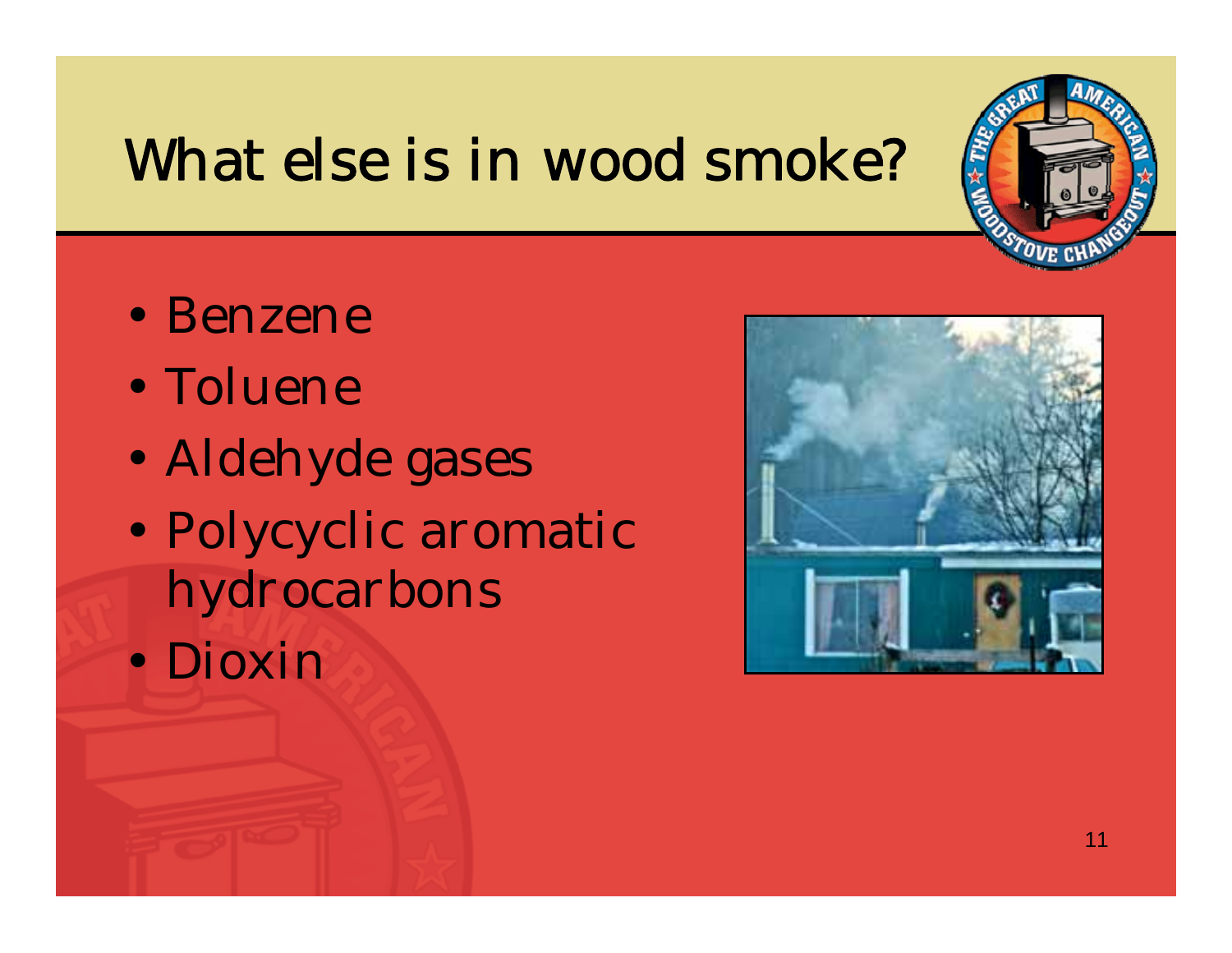## Why we care about residential wood smoke

![](_page_11_Picture_1.jpeg)

A small community in Washington state That's not fog, it's wood smoke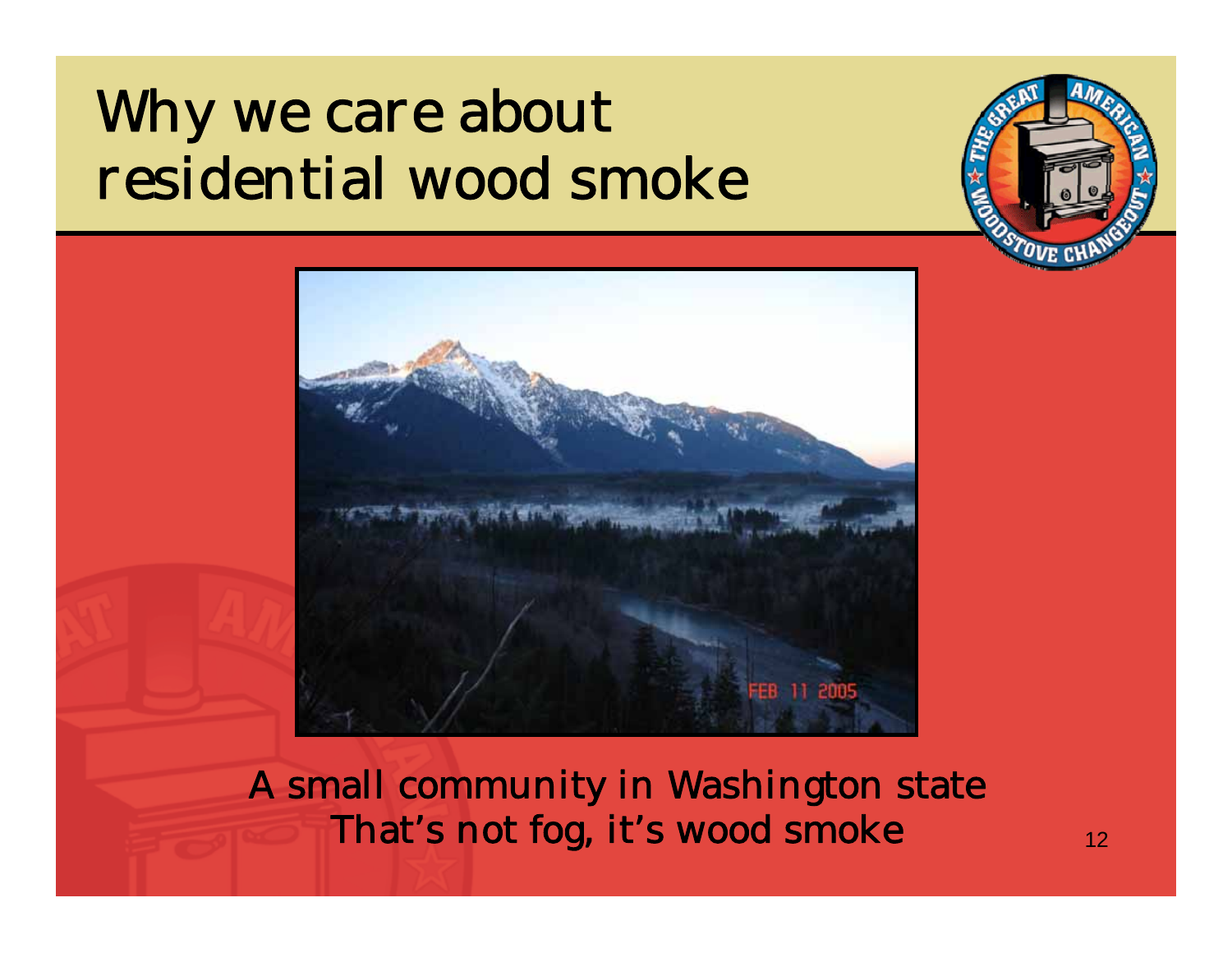## Who's affected by wood smoke?

- $\bullet$  Everyone, especially children and the elderly
- $\bullet$  People with existing diseases such as:
	- Coronary artery disease
	- Heart failure
	- Asthma
	- Chronic bronchitis and emphysema

![](_page_12_Picture_7.jpeg)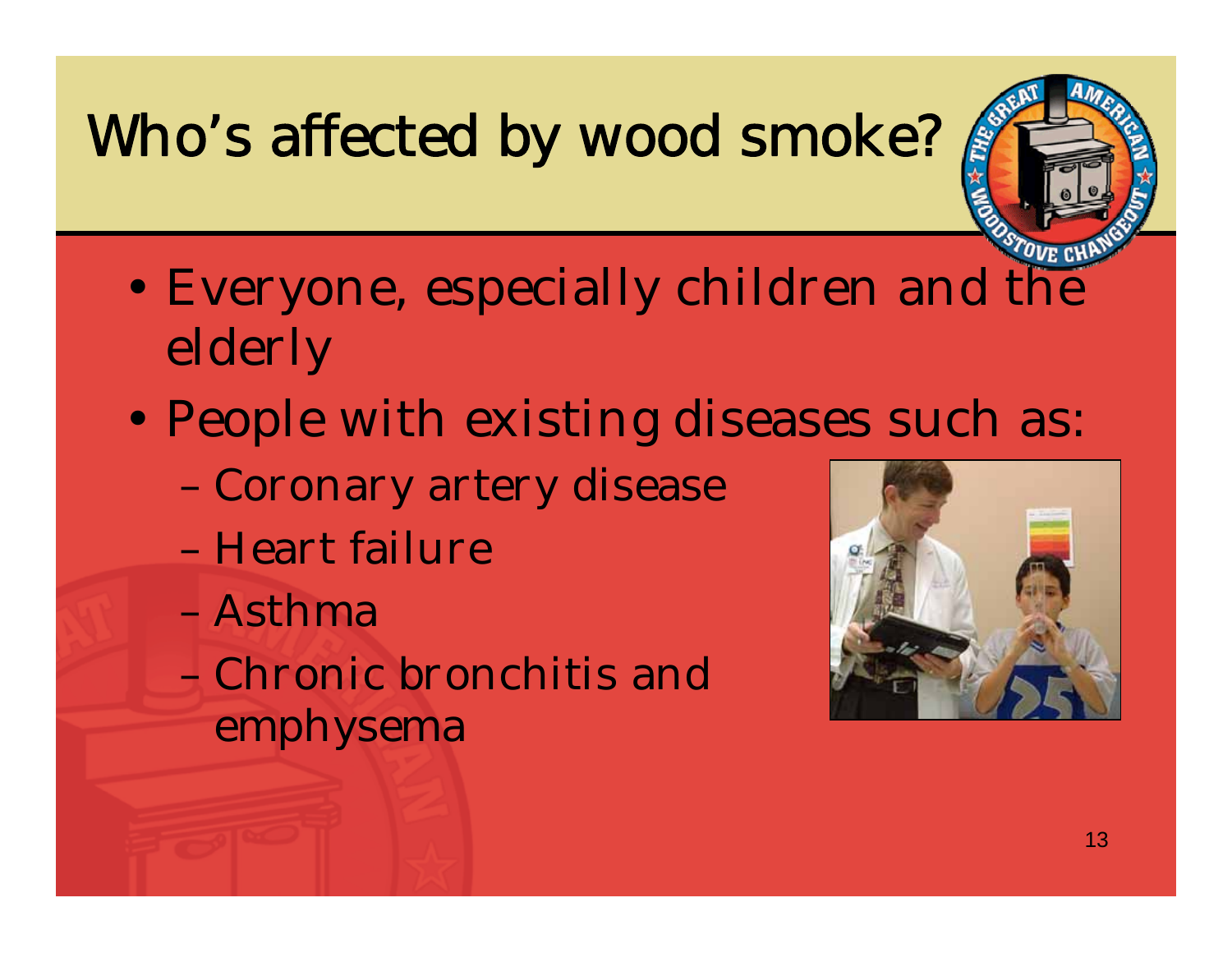How can a Wood Stove Changeout help your community?

- $\bullet$  Improves the health of children and your community
- $\bullet$ Improves safety of home
- $\bullet$ Improves visibility

 $\bullet$ Improves indoor air quality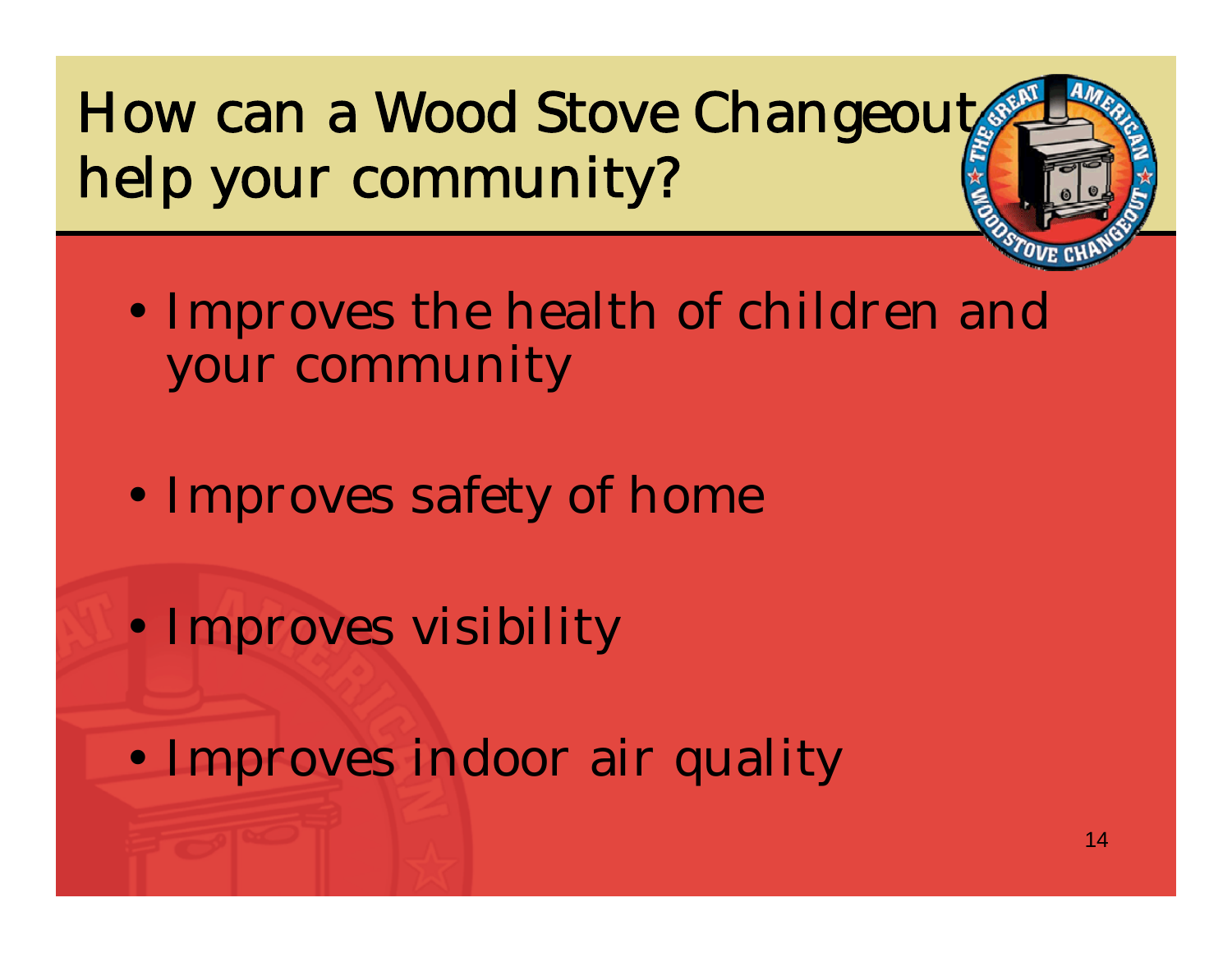2006/2007 Residential Fine Particle Indoor Air Quality Sampling, Libby MT

![](_page_14_Picture_1.jpeg)

- •Sampling 21 woodstove homes that were changed out during the winter of 2006/2007. (5 were eliminated from study for various reasons)
- $\bullet$ 24-hour PM2.5 sampling
- •EPA health based standard for 24 hour exposure =  $35 \text{ ug/m}3$
- •Pre-changeout average PM2.5 concentrations within 21 homes:  $\mu$ g/m3.
- •Post-changeout average PM2.5 concentrations within 16 homes: <u>μg/m3</u>.
- • Average reduction in indoor PM2.5 within 16 homes: 72%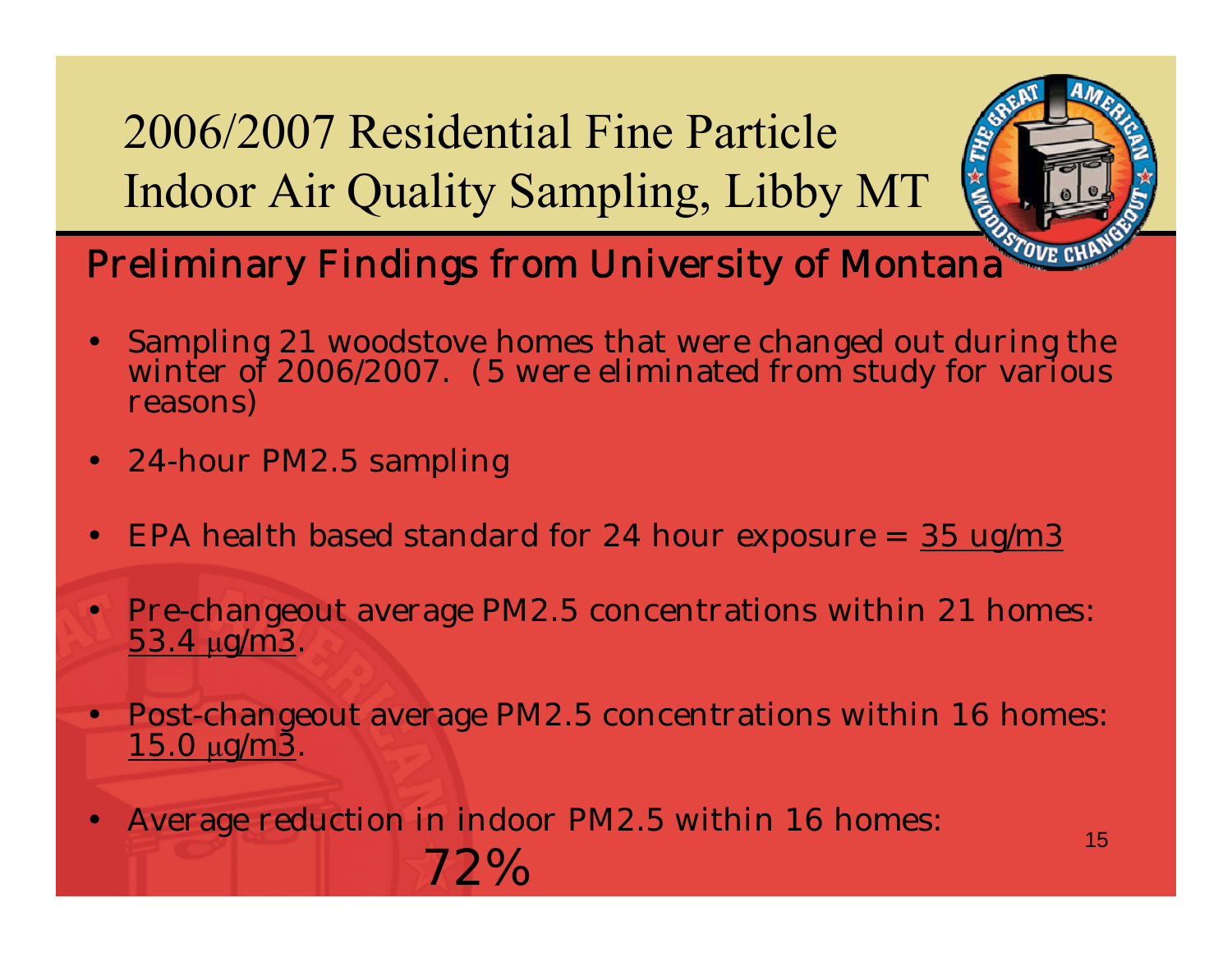#### Benefits to the Home Owner

- $\bullet$  Cleaner Burning Technologies:
	- Pollute less 70% less PM2.5 outdoors, improves indoor air
	- Are 50% more energy efficient
	- Use 1/3 less wood for same heat
	- Cut creosote buildup in chimneys, reducing fire risk Save money and require less work

![](_page_15_Figure_6.jpeg)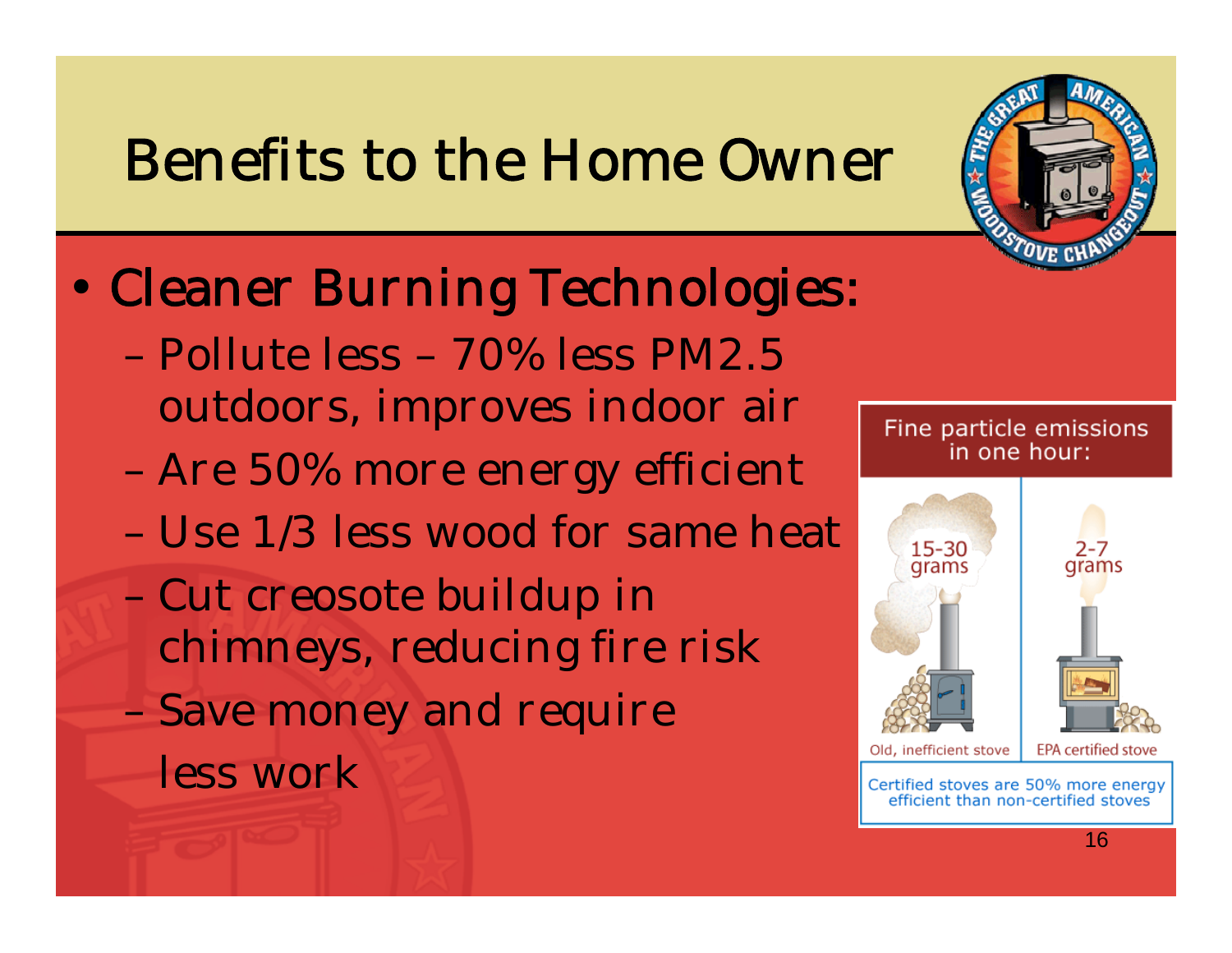## Tribal Woodstove Changeouts

![](_page_16_Picture_1.jpeg)

- Swinomish Tribal Indian Community (WA) Changing out all old stoves
- Nez Perce Tribe (Idaho) – Before and after indoor air quality study

• Oneida Indian Nation (Wisconsin) Used EPA indoor air grant funds to changeout stoves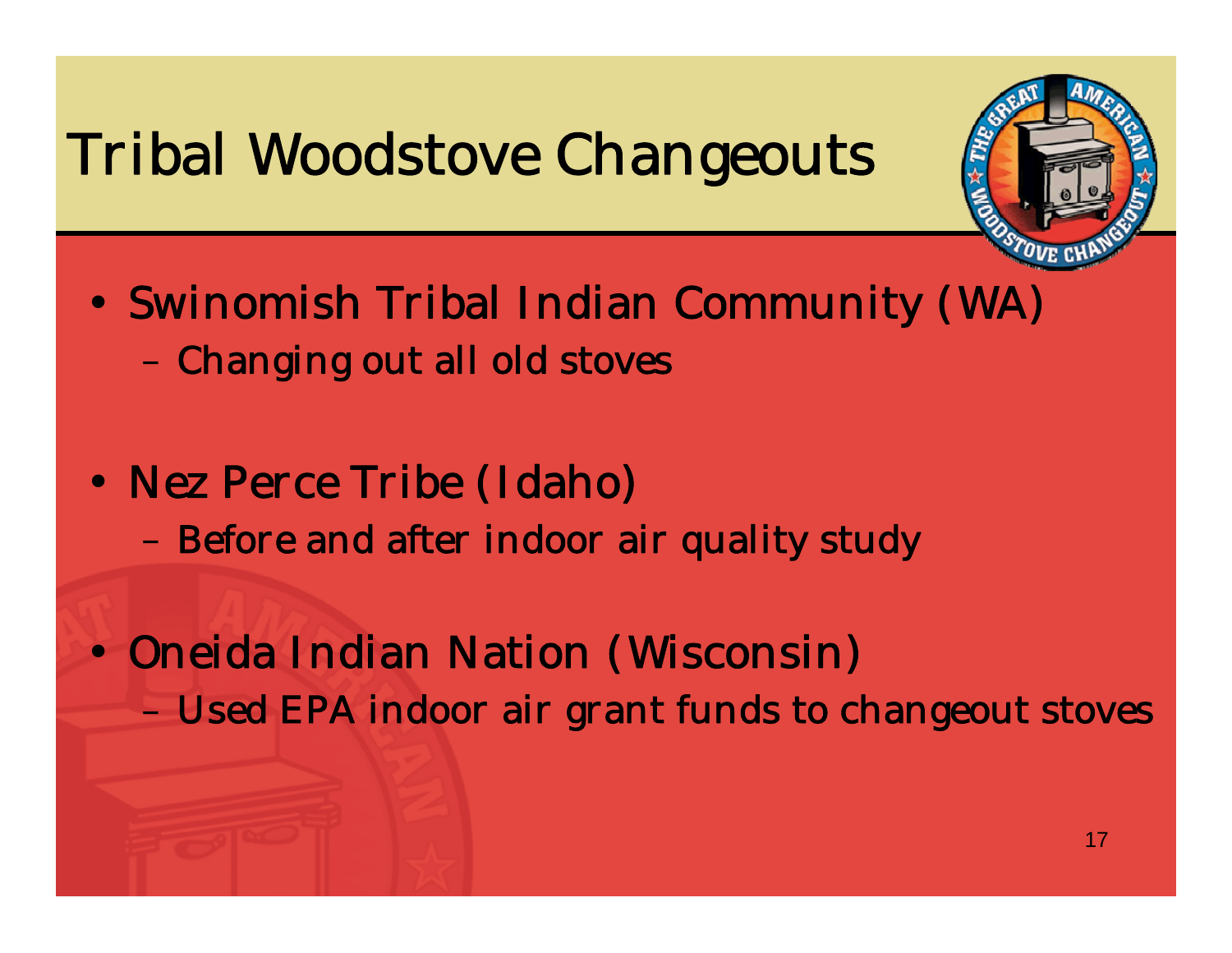## Tribal Woodstove Changeouts

![](_page_17_Picture_1.jpeg)

- Swinomish Indian Tribal Community (WA state)
	- Changed out 44 woodstoves to date
	- Plan to changeout every tribal home
	- –Housing authority contributed funds to assist effort
	- <u>Major motivation</u>: improve health of children and elderly, e.g.,  $\,$ help reduce asthma attacks, reduce health cost at the tribal health clinic

"Based on conversations with parents who have asthmatic children, wood stove changeouts have played an important role in improving indoor air quality and reducing asthma attacks" Tony Basabe Ph.D., Swinomish Air Program Manager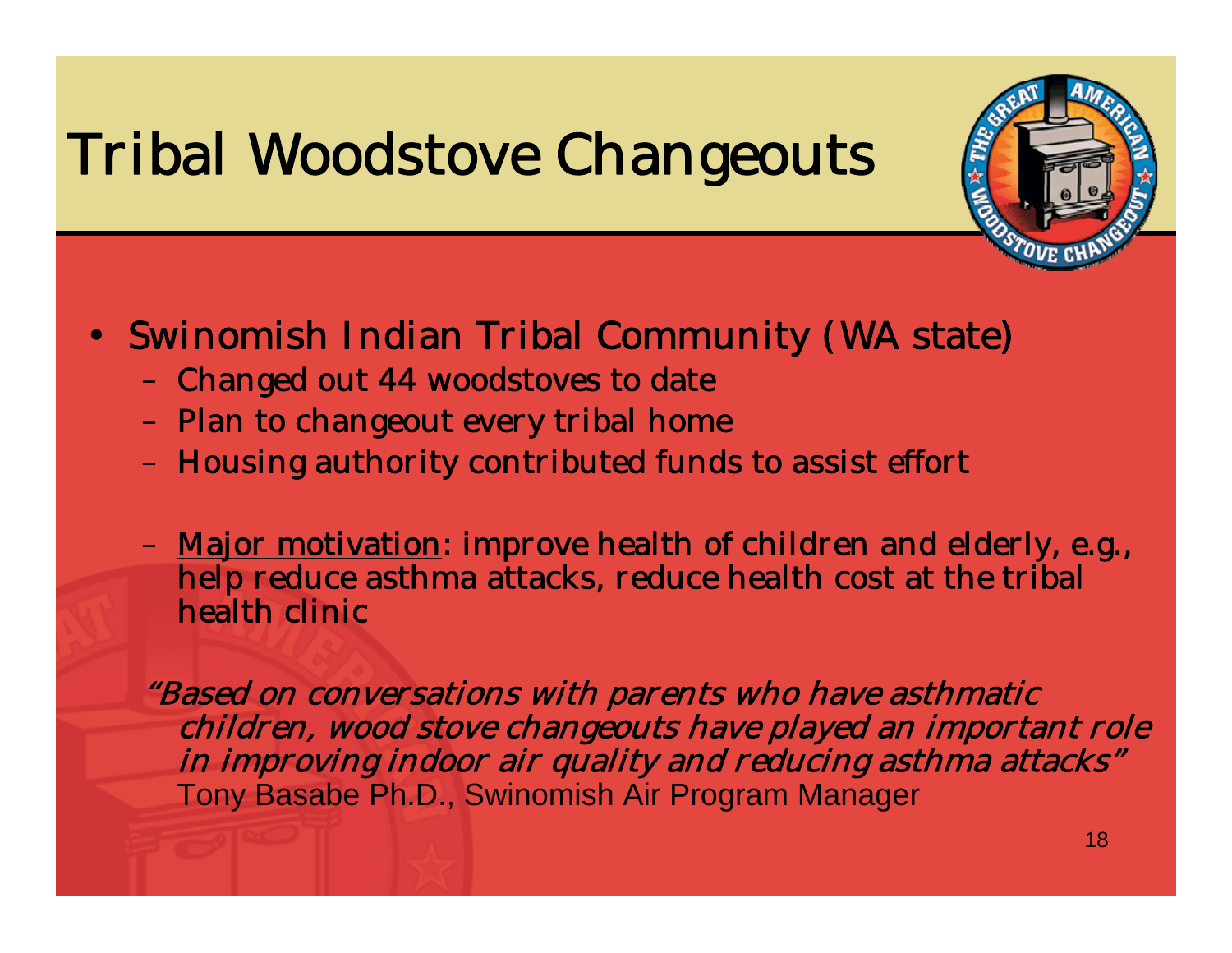# Older woodstoves in Nez Perce Tribal homes

![](_page_18_Picture_1.jpeg)

![](_page_18_Picture_2.jpeg)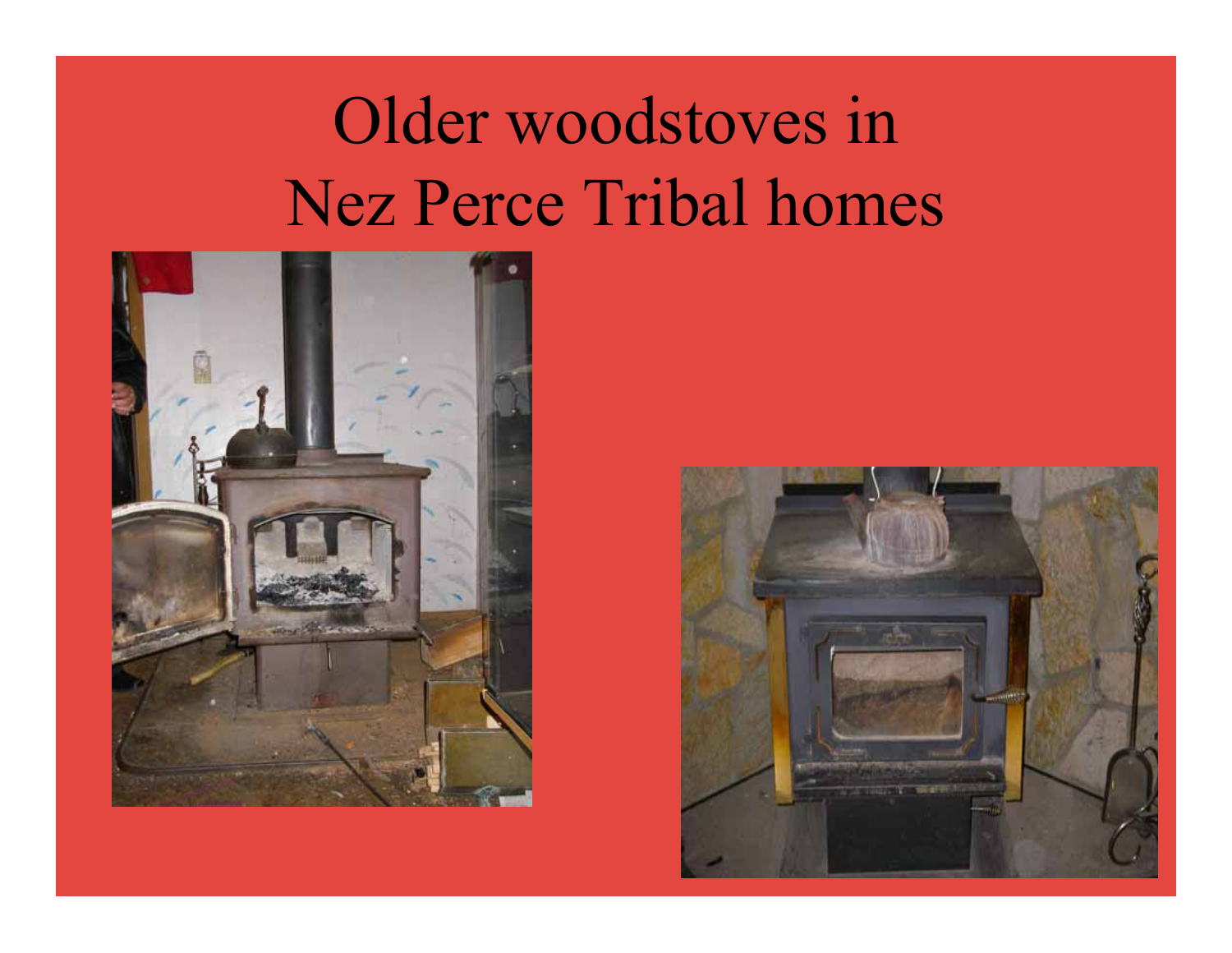#### Oneida Nation Woodstove Changeout

![](_page_19_Picture_1.jpeg)

![](_page_19_Picture_2.jpeg)

Model: Saffron Mears

**Old Stove New Stove**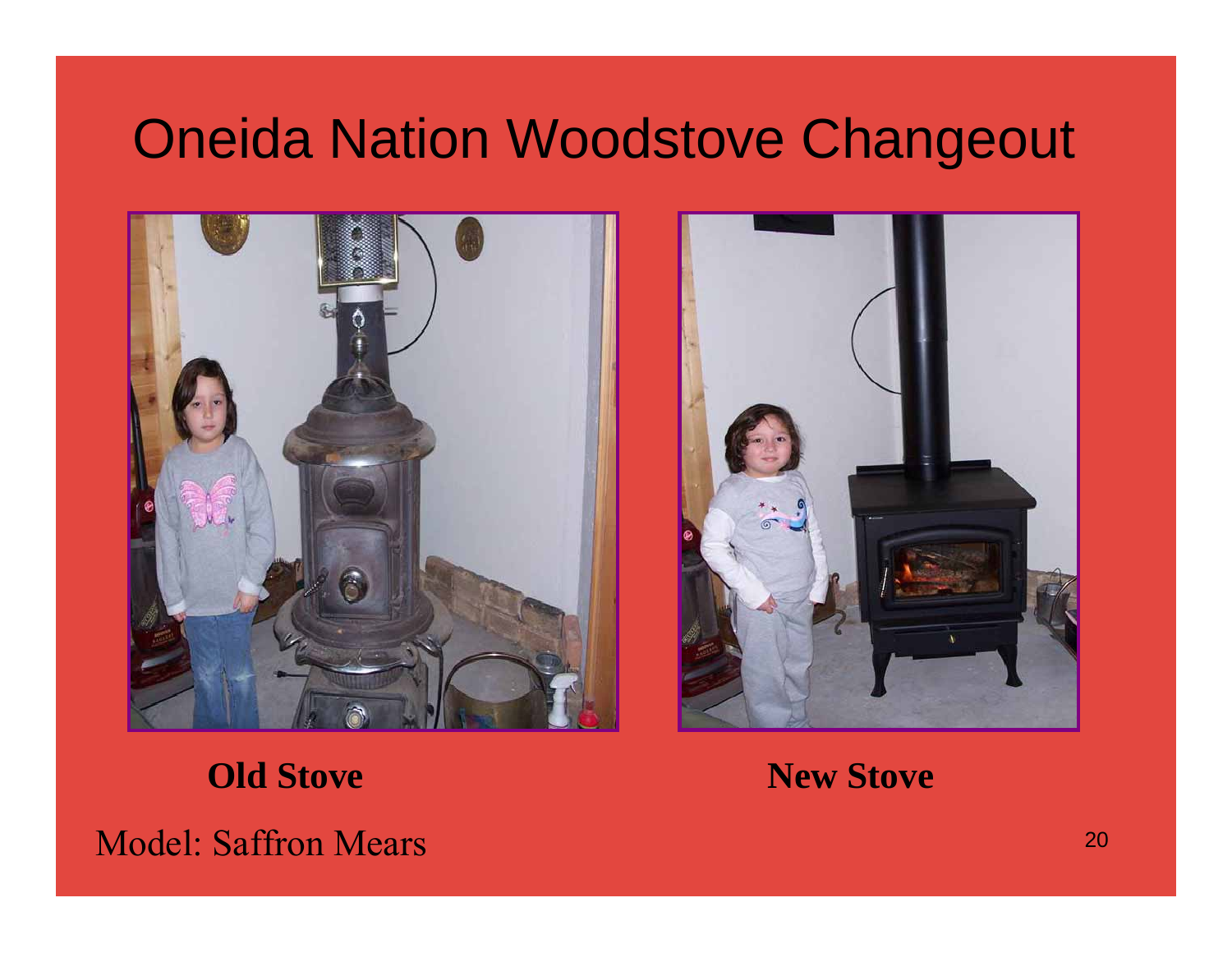#### U.S. Dept. of Housing and Urban Development – Office of Native American Programs

- $\bullet$  **Indian Housing Block Grant Program (IHBG) (\$624 million available in FY 2007)** 
	- **Most Tribes/Tribally Designated Housing Dept. receive IHBG funds through this program**
	- **Have discretion to do most anything housing-related with IHBG**
	- **Wood stove changeouts would be an eligible activity for Low Income households (80% of the Area Median Income = Low Income)**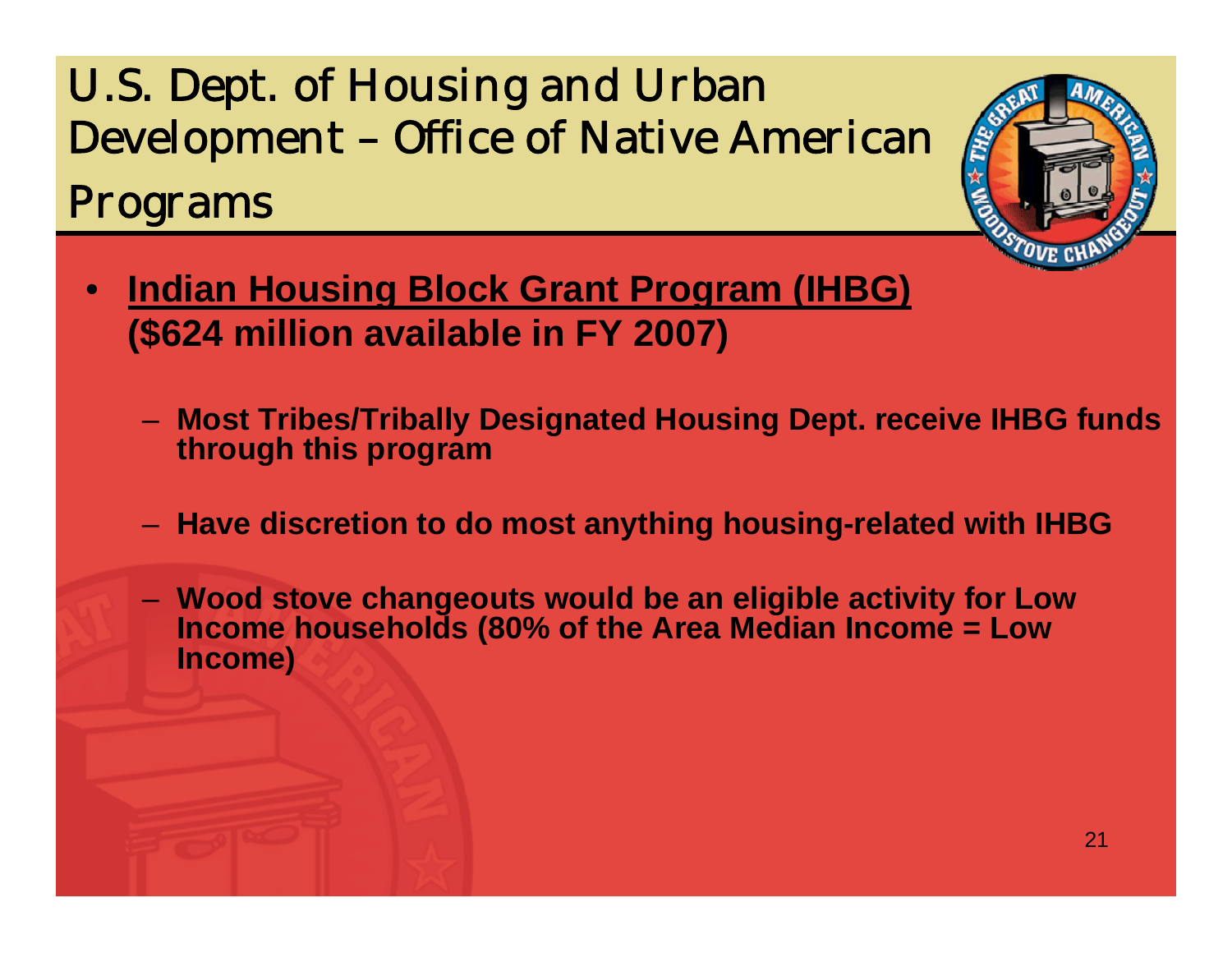#### HUD Office of Community Planning and Development

![](_page_21_Picture_1.jpeg)

**Rural Housing and Economic Development Program (RHED): (\$16.8 M available in FY 2007)**

- $\bullet$  **Designed to support innovative housing activities and economic development in rural areas and includes tribal lands.** 
	- **Non-profit organization, e.g., United South & Eastern Tribes, could apply for RHED funds to cover costs related to changing out wood stoves on a reservation for Low-Income households.**
	- **Maximum RHED grant is \$300,000 in any given year.**

**For Program Descriptions:** 

**www.hud.gov/funds/index.cfm**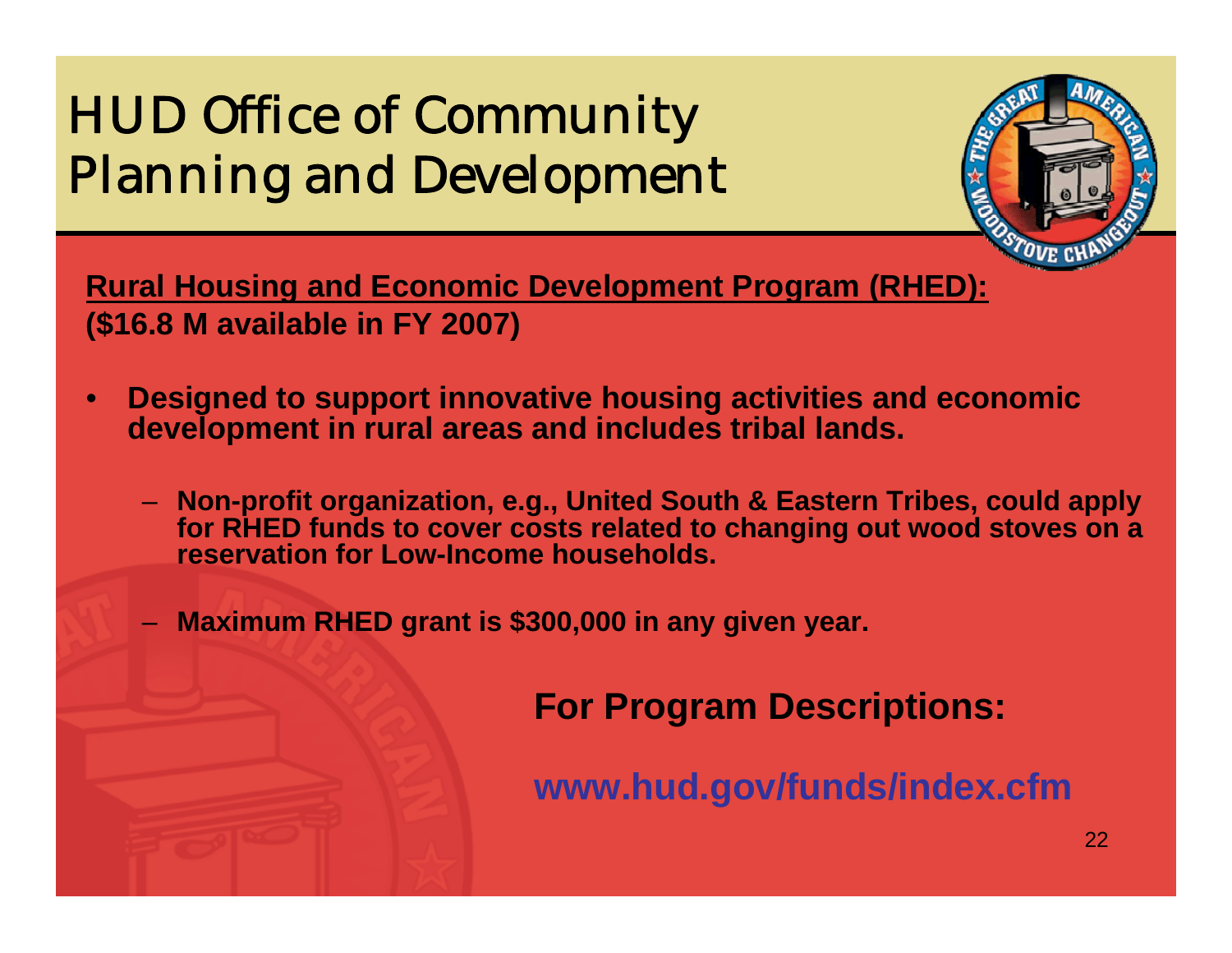## Potential Funding: USDA Grant and Loan Program

![](_page_22_Picture_1.jpeg)

Home Improvement Loans & Grant Program (\$30 mill. for grants & \$30 mill for loans)

- Loans: are available to lower income rural (less than 10,000 population) to make repairs.
- Grants: are available to enable very low-income, rural  $\overline{ederly}$  (62 +) homeowners to remove health and safety hazards from their homes*.*
- Administrative funds may be available to manage these grants, depends on your USDA local office.

For more info: www.rurdev.usda.gov/rhs/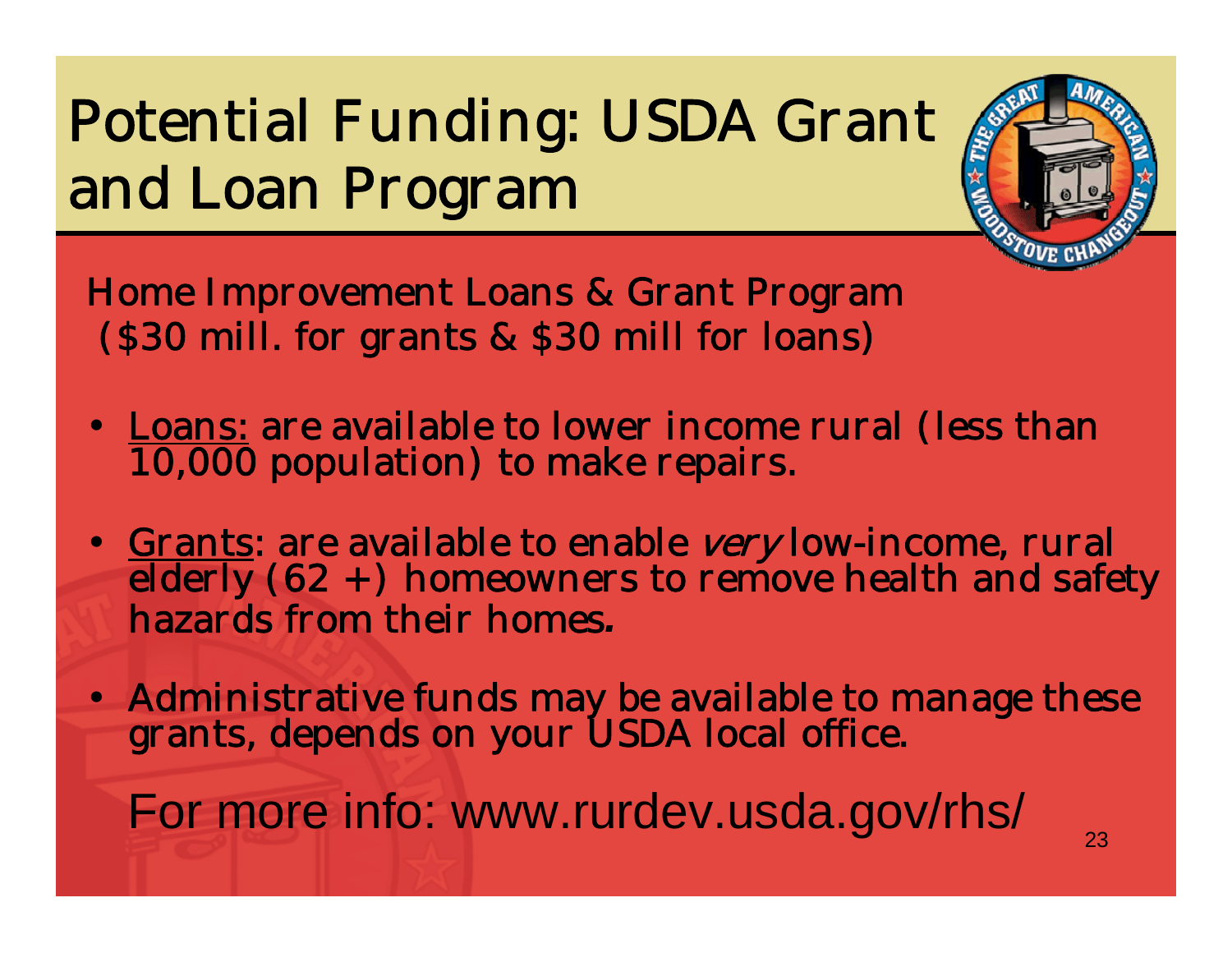## Pilot Project and Success Story

![](_page_23_Picture_1.jpeg)

- $\bullet$  Libby, MT
	- Non-attainment for PM2.5 annual standard
	- 82% of PM2.5 came from wood smoke
	- Changed out 1,100 wood stoves
	- Preliminary data suggests significant improvement in indoor and outdoor air quality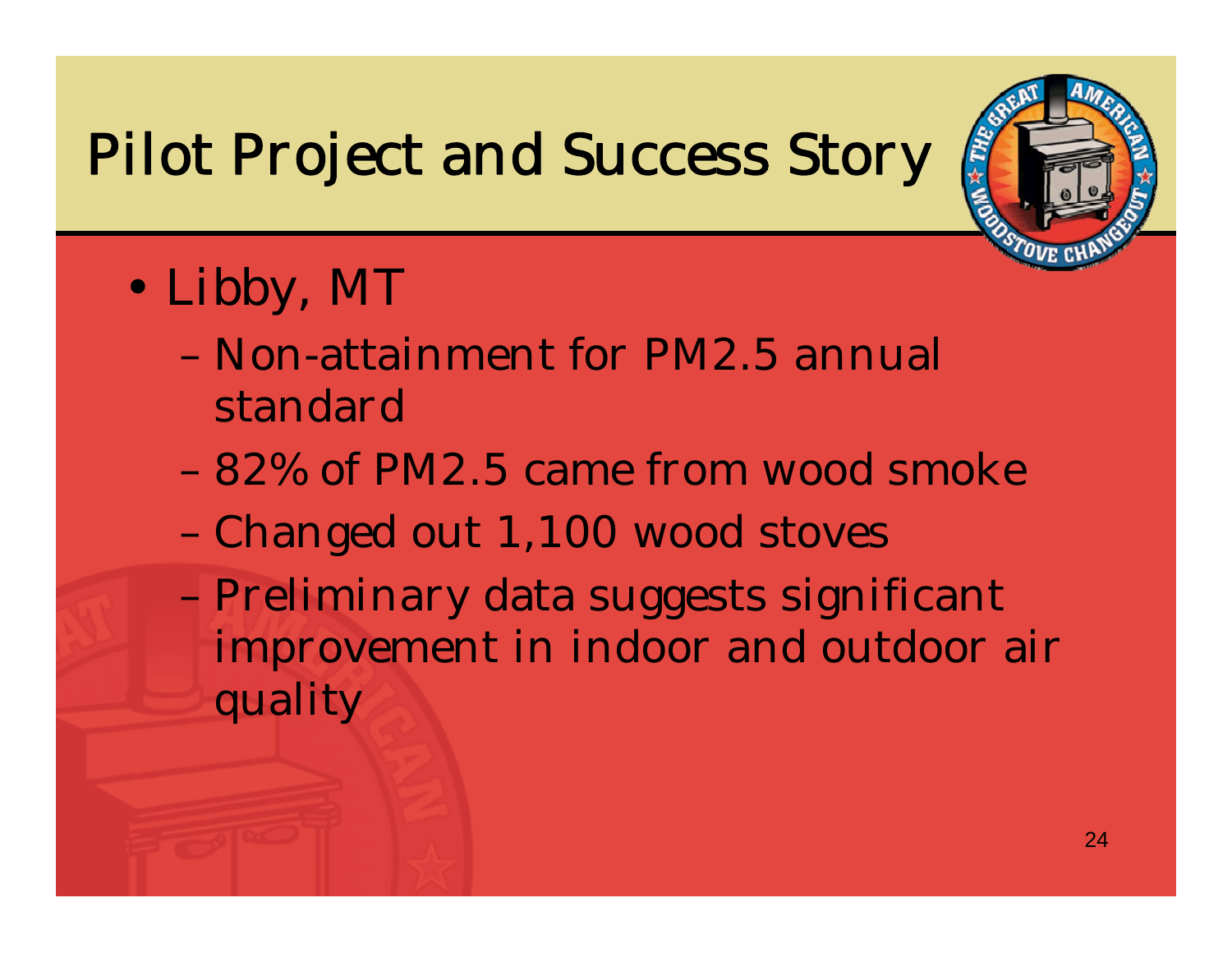## Wood stove changeouts are happening: 2005-2007

![](_page_24_Picture_1.jpeg)

- PA Southwest counties
- VA Christiansburg
- WA Darrington
- WA Ferry County
- WA Yakima
- WA Bellingham
- WA Spokane
- WA Stevens County
- WA Swinomish Tribe
- WI Oneida Nation
- WV Parkersburg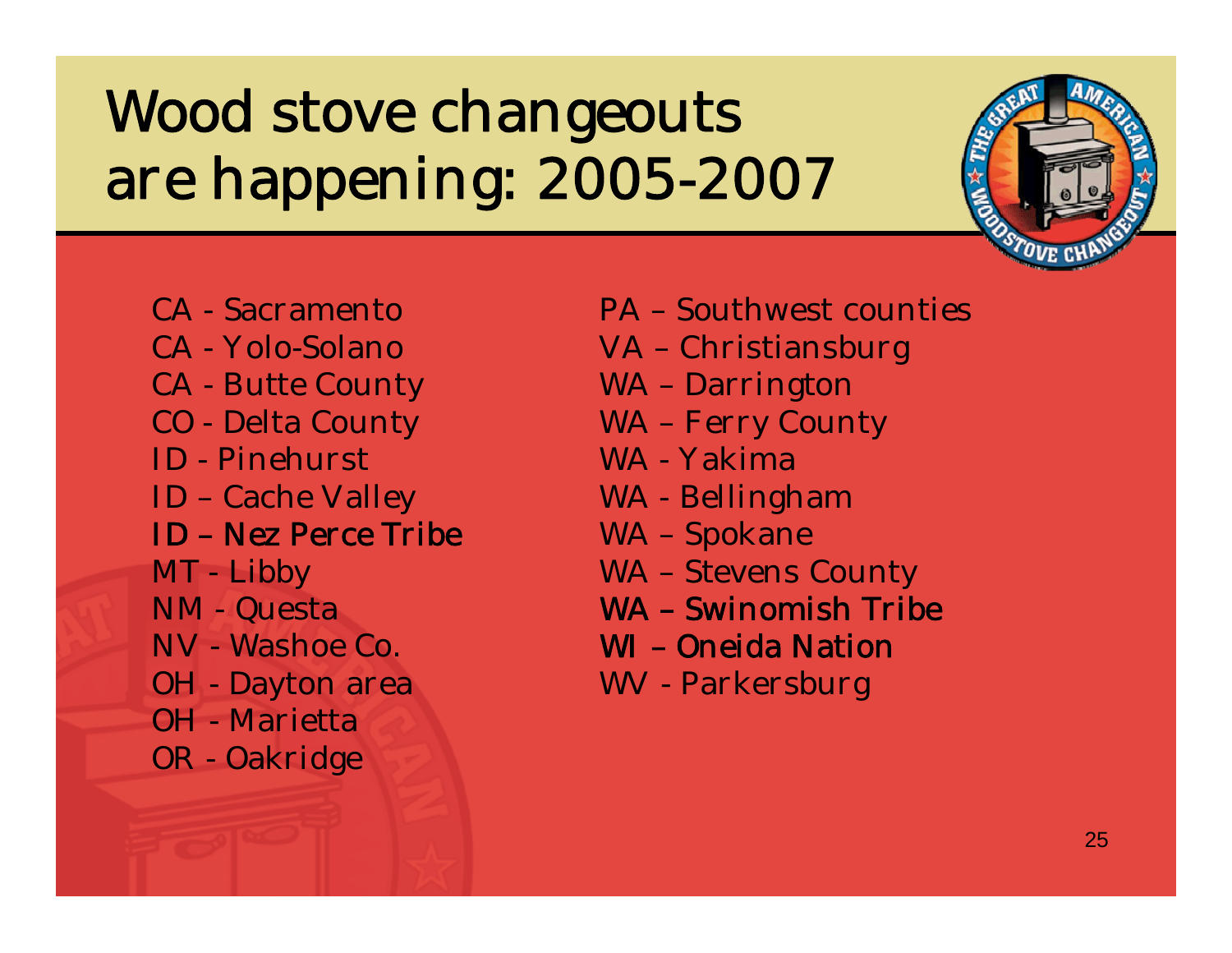## Summary/Questions

![](_page_25_Picture_1.jpeg)

We believes this voluntary effort:

- Is a very <u>effective tool for addressing indoor air</u> quality issues and safety
- <u>Tools and examples are available</u>, but financial incentives are a challenge
- We have <u>willing partners</u>;
- Questions?

#### Steve Rosenthal (312) 886-6052

www.epa.gov/woodstoves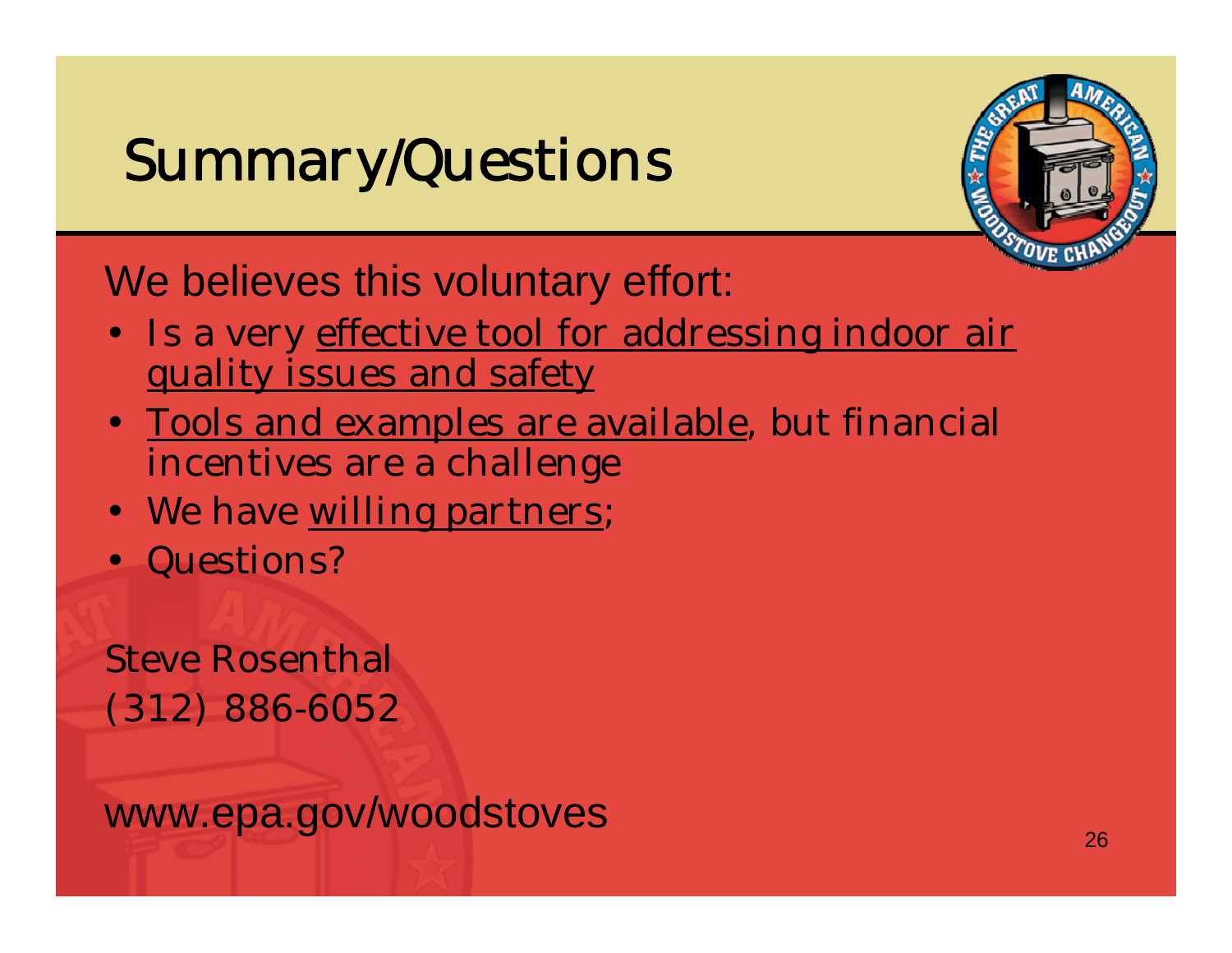## How do I get started?

![](_page_26_Picture_1.jpeg)

#### • Identify potential partners

- e.g. local elected officials, non-profits, industry
- Identify sources of funding
	- e.g. in-store discounts, supplemental environmental projects (SEPs), local utility companies, USDA and HUD grants
- Develop a project plan
	- determine staff, timing, resources and set goals